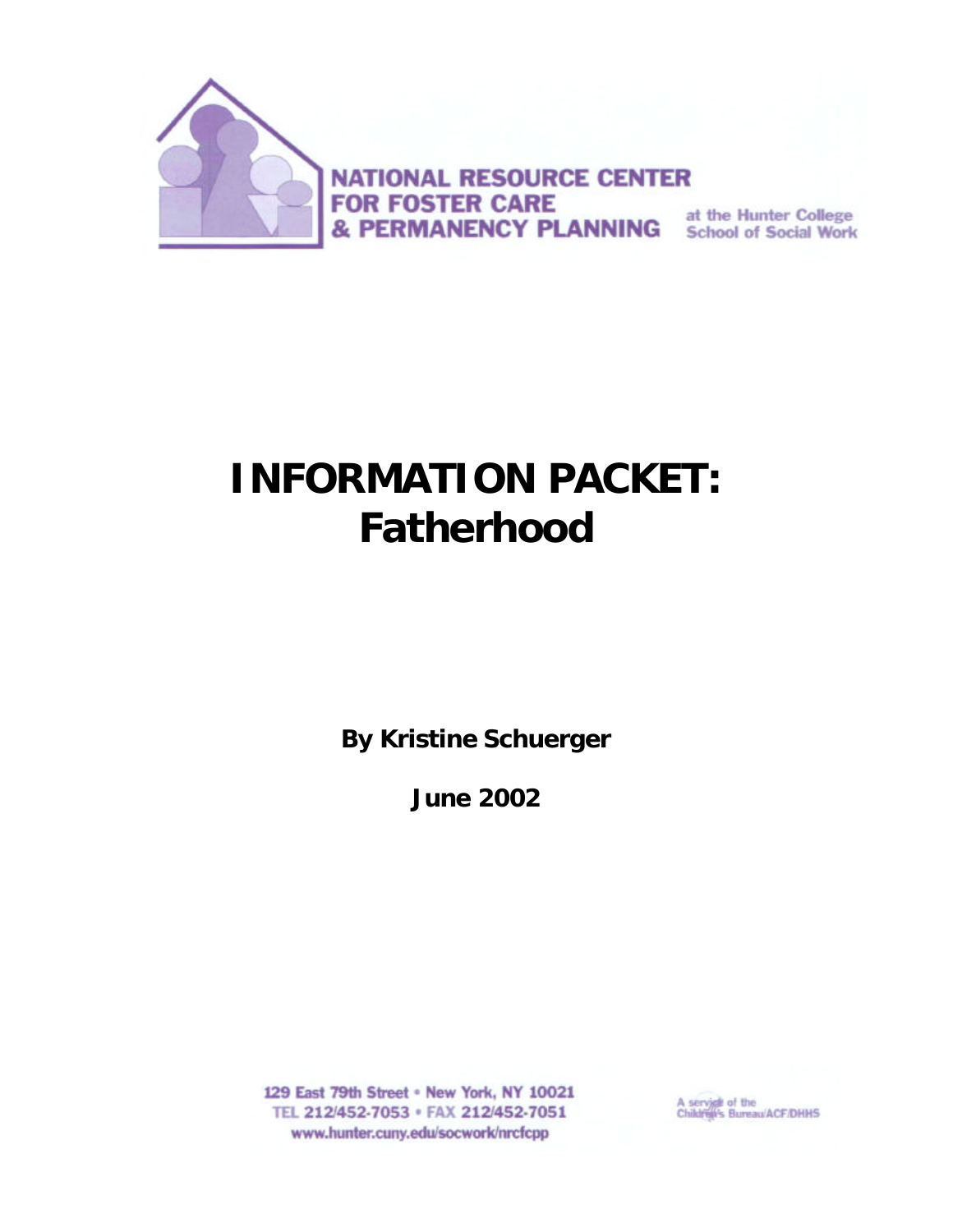# **INFORMATION PACKET** *Fatherhood*

#### *Prepared by Kristine Schuerger*

The Personal Responsibility and Work Opportunity Reconciliation Act of 1996, otherwise known as *Welfare Reform*, included provisions to promote marriage, reduce out-of-wedlock childbirths, and to encourage parental responsibility for their children. One particular concern of many of the legislators who shaped this policy was the growing number of poor, single mothers reliant on government assistance to raise their children. For decades, programs and policies aimed at redressing the feminization of poverty and the trend toward fatherlessness in the United States have met with limited success. Now that government assistance to poor families was to be time-limited under PRWORA, these issues have gained new urgency and have been pushed to the forefront of the public agenda.

Under President Bush, the Department of Health and Human Services has expanded the *Fatherhood Initiative*, originally introduced by the Clinton Administration in 1995. Aimed directly at "promoting responsible fatherhood," this initiative encourages states to use TANF funds to develop programs that help fathers establish positive relationships with their children, provide financial and emotional support and enhance parenting skills. Moreover, all government agencies have been ordered to "incorporate fathers, wherever appropriate, in government-initiated research regarding children and families."

According to the Department of Health and Human Services, there has been a dramatic increase in the number of children growing up in homes without fathers in the past forty years. In consequence, research has indicated that children from families in which fathers are absent or non-supportive are at significantly greater risk emotionally, developmentally, academically and economically. Additionally, researchers have noted that in low-income families the risk is greatest as there are often specific barriers to becoming more involved faced by low-income fathers. These barriers can include poverty/inability to pay child support, unemployment, limited education, legal problems/incarceration, substance abuse, discrimination and having grown up in fatherless homes themselves.

Given the changing nature of funding, practice and population focus in many social service agencies on account of Fatherhood Initiatives, it is important for providers and consumers to knowledgeable of relevant issues and ideologies. Contained in this Fatherhood information packet is a fact sheet with statistics, a review of policies and legislation, references and suggested readings, information on promising practices and a list of web resources.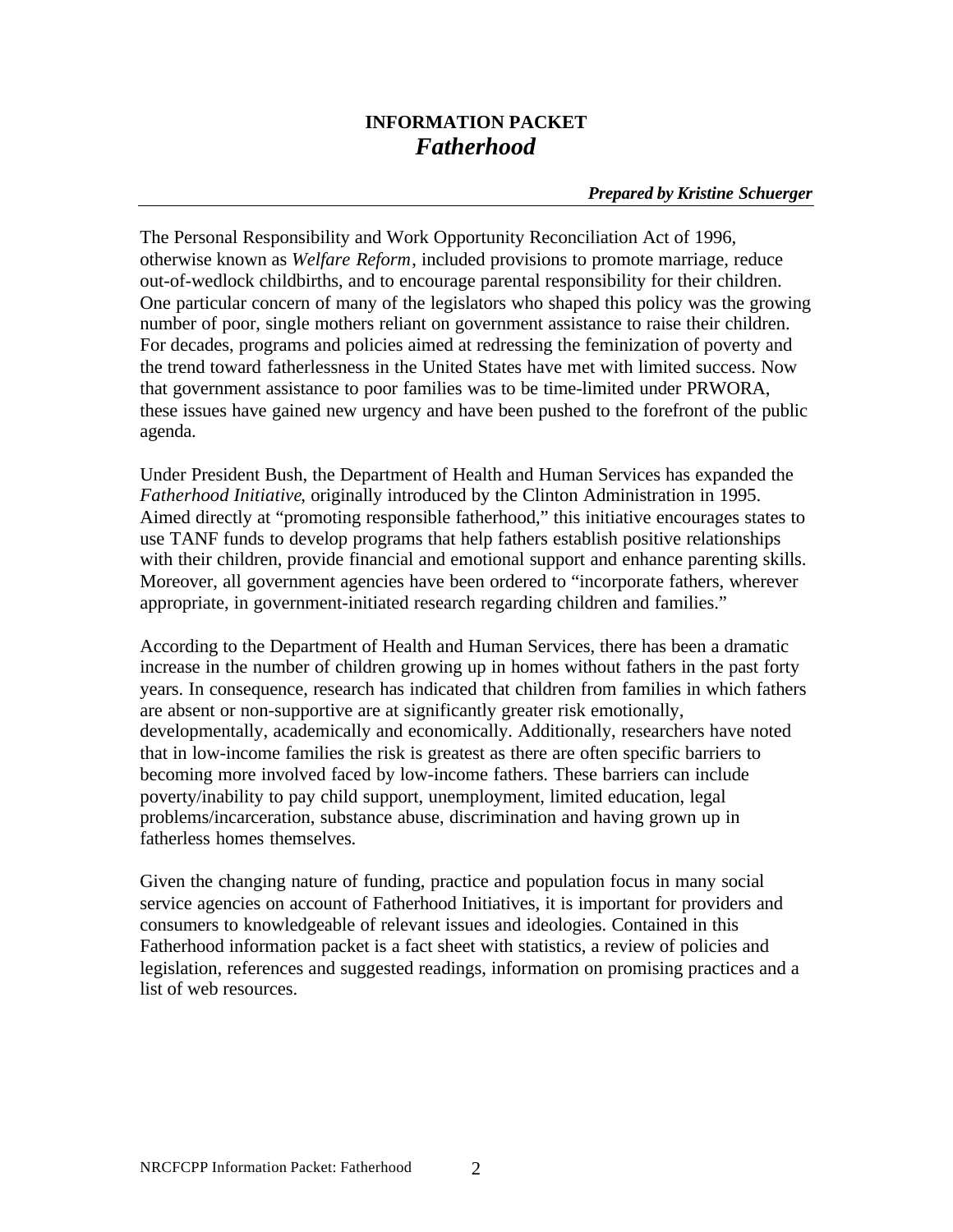# *FATHERHOOD*

## *Fact Sheet*

*[Taken from Fathers Matter 2001 a report by the Coalition of Community Foundations for Youth]*

## **Dads Matter Economically.**

- The Census Bureau estimates that almost 20 million children in this country  $-29$ percent – live in single-parent homes. The poverty rate for children in two-parent families is 8.4 percent, but for children in divorced families, it's 31.3 percent, and for children who's parents never married, it's 64.1 percent.
- In 1996, only 30 percent of low-income children who lived apart from their fathers received child support, according to the Urban Institute.
- According to the Urban Institute analysis of data from the 1997 National Survey of American Families (NSAF), 40 percent of children with nonresident fathers are poor, while only 23 percent of nonresident fathers have family incomes that are low. Thus, children with nonresident fathers are 70 percent more likely to be poor than their fathers.

## **Dads Matter Economically and Intellectually.**

- ß A survey of more than 20,000 parents by the National Center for Education Statistics found that children perform better in school, both academically and emotionally, when their fathers are involved with their schooling, including attending school meetings and volunteering at schools.
- A national study of 1,250 fathers, published by the *Journal of Marriage and Family Policy*, showed that children whose fathers share meals, spend leisure time with them, or help them with reading and homework do significantly better academically than children whose fathers do not.
- A survey of African-American men by the Urban Institute revealed that men who had experienced a positive relationship with fathers who cared and sacrificed for them are more likely to become responsible fathers themselves.
- A survey of 455 teenagers, published by the journal *Adolescence*, found that students who reported higher self-esteem and lower rates of depression also reported greater levels of intimacy with their fathers than other teens.

## **Many Fathers Have Limited Involvement With Their Children, in Part Because They Face Obstacles to Becoming More Involved.**

- A 1999 Poll, "Fathering in America," sponsored by the National Center for Fathering, found that only 44 percent of Americans think that most fathers know what is going on in their children's lives.
- $\blacksquare$  The same poll showed that only 32 percent of fathers share meals with their children on a daily basis and 56 percent think that fathers today spend less time with their children than their own fathers did.
- The poll found that nearly 58 percent of Americans don't think employers recognize the tension fathers face between the demands of family and the demands of work.
- A separate poll by the National center for Fathering found that 40 percent of fathers never read to their children. Only 41 percent knew the names of their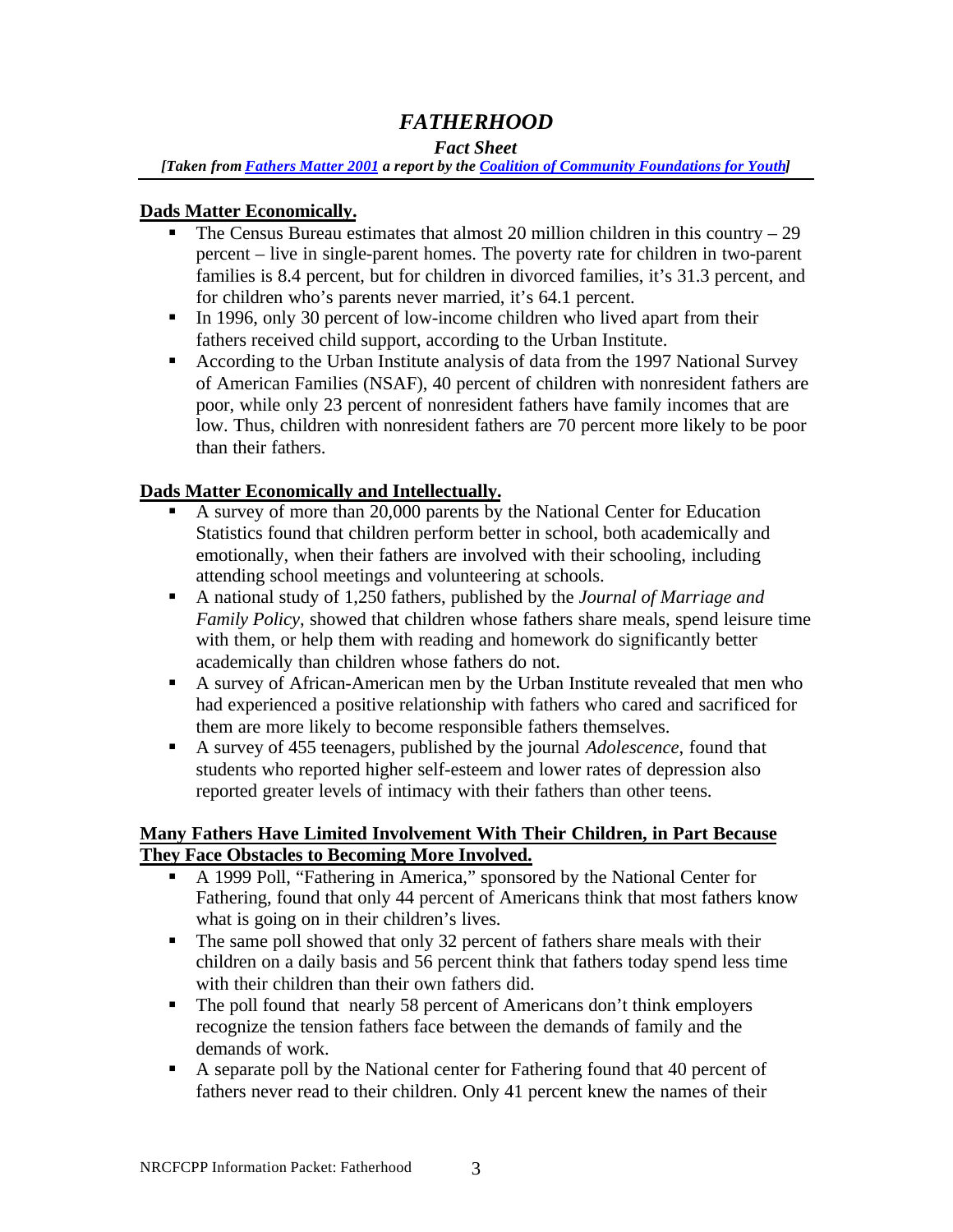children's teachers. Of respondents, 32 percent had never attended a class event or school meeting; 58 percent had never volunteered at their children's schools.

#### **These Obstacles Are Greatest for Low-Income, Non-Custodial Fathers.**

While some non-custodial fathers are undeniably "deadbeat dads," others are just plain broke. Unemployment, ongoing legal problems, and poor relationships with their children's mothers are all factors that can prevent low-income non-custodial fathers from spending time with their children. The Center for the Study for Social Policy and other researchers have noted, for instance, that nonresident fathers become more involved with their children when they can provide financial support, but they can be frustrated and ashamed into ceasing contact when economic stresses increase.

## **Recent Research Provides Us More Information about Barriers Facing Low-Income Unwed Fathers.**

*They begin fatherhood with good intentions, but their commitment fades over time.*

- In the Fragile Families and Child Wellbeing study, a national study of unwed families currently underway in 20 U.S. cities, 53 percent of low-income unwed parents were living together when their children were born; 29 percent of unwed couples were still romantically involved but not living together after their children were born; 10 percent remained friends although they were no longer romantically involved; 10 percent no longer had any relationship by the time their children were born.
- **Of fathers in the Fragile Families Study, 78 percent provided support during** pregnancy. In addition, 86 percent of the mothers planned to put the fathers' names on the birth certificates and wanted the fathers to help raise the children. Fully 86 percent of fathers planned to help with the children in the future.
- According to the 1993 book, Young Unwed Fathers by researchers Robert Lerman and Theodora Ooms, approximately 75 percent of men who are not living with their children at the time of birth never live with them subsequently.
- **Example 1** Lerman and Ooms also found that 57 percent of unwed fathers visit their children at least once a week during that the children's first two years, but that number drops to less than 25 percent by the time the child reaches age 7.

## *They don't get far in school.*

ß In the 1990 Survey of Income and Program Participation (SIPP), there were 3.4 million non-custodial fathers with incomes below 200 percent of poverty. About 43 percent of these men were high school dropouts. Only 18 percent had more than 12 years of education. The average low-income non-custodial father had only 11 years of education.

*They have low skills and earnings, and they're frequently unemployed.*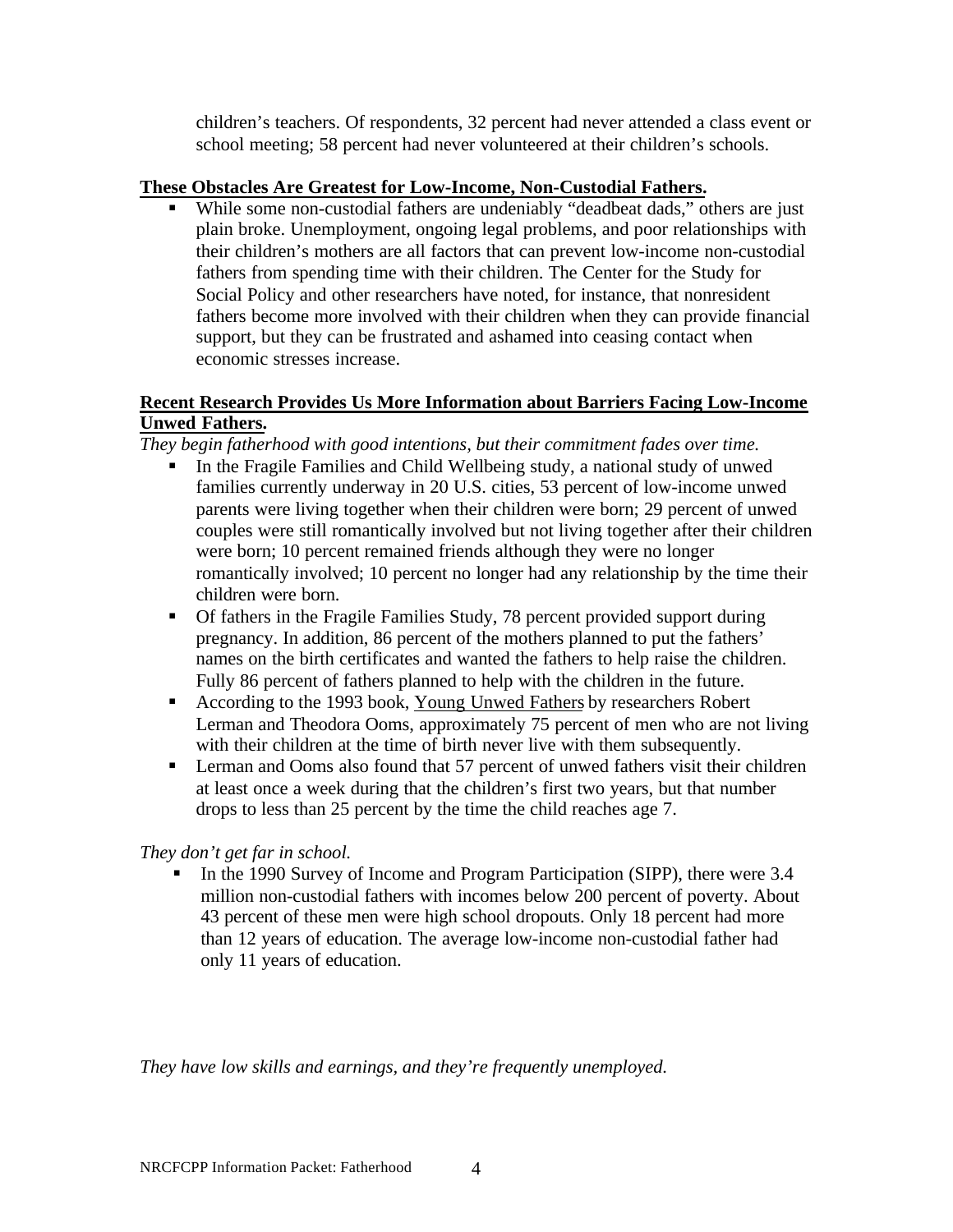- The Urban Institute's analysis of the Survey of Income and Program Participation data shows that in 1990, only 10 percent low-income non-custodial fathers worked full time, year-round. 45 percent worked intermittently.
- $\blacksquare$  The average wage for these men was \$5.40 per hour, and their average personal income was \$3, 932. Most worked in low-skill jobs, as operators (42 percent) or in service jobs (23 percent).

## *They have problems with the law.*

• The 1990 SIPP data indicate that at least three-quarters of low-income noncustodial fathers have been arrested or have ongoing legal problems; 46 percent have been convicted of a crime; nearly 5 percent of the fathers were in prison at the time they were interviewed.

## *They have other barriers to employment.*

ß In the Fragile Families Study, 10 percent of the fathers reported problems with drugs or alcohol; 42 percent had at least one health related barrier to employment.

*There is some evidence that they grew up in fatherless homes.*

In the PFS sample, less than half of the participants had lived with their own fathers when they were age 14.

## *There is some evidence that racism makes the situation worse.*

**•** Department of Labor officials have testified before Congress that discrimination in employment, as well as residential segregation and the absence of jobs in the inner cities, contribute to the low incomes of many minority men. SIPP data indicate that low-income non-custodial fathers are disproportionately minority; 38 percent are African-American and 19 percent are Hispanic.

## *They do not support their children financially – in part because they have a hard time supporting themselves.*

Almost one quarter of all non-custodial parents do not pay child support because they can't afford it. In 1990, according to the Urban Institute, 23 percent of fathers who paid no support had incomes below the income standard for food stamp eligibility. Of these fathers, 90 percent had worked or looked for in 1990, but only 18 percent had worked full time and year round. In 1998 dollars, their personal incomes that year averaged \$8, 956.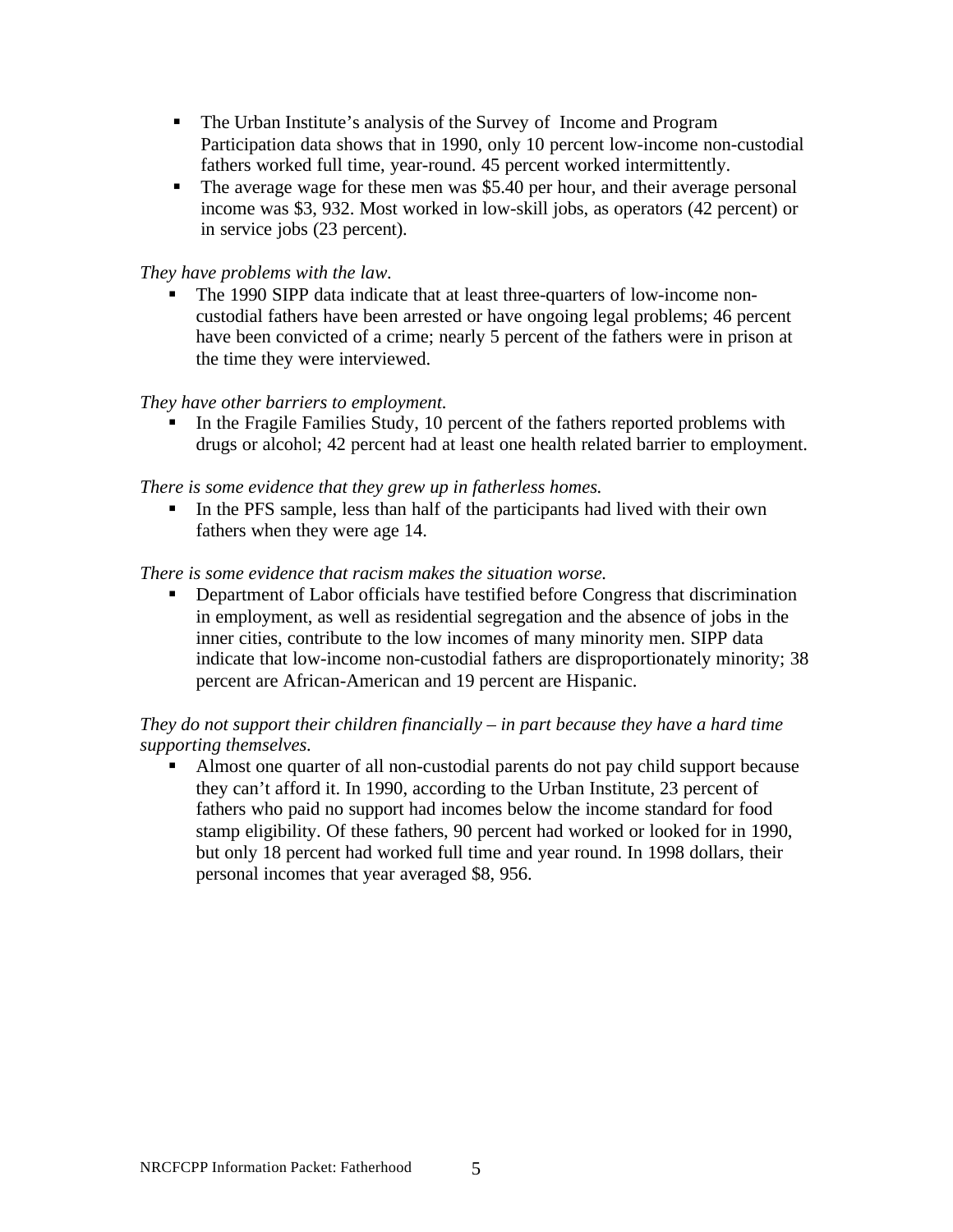# *FATHERHOOD References and Suggested Readings*

Visit the FatherLit Database of the National Center on Fathers and Families for a complete and current bibliography. The database contains a compilation of citations, annotations, and abstracts for over 8,500 basic and policy research publications on fathers, families and child welfare. Includes empirical, conceptual and clinical research, varied in analytical depth and intended for diverse audiences. The database is divided into seven libraries (Core Learning Areas): *Fathers Care, Father Presence Matters, Coparenting, Role Transitions, Joblessness/Unemployment, Systemic Barriers, Intergenerational Learning.*

## **SELECTED PUBLICATIONS (***available online):* \*List taken from Family Formation

- *Births Outside of Marriage: Perceptions vs. Reality* **(Child Trends, March 2001)**
- *Evaluation of Family Preservation and Reunification Programs: Interim Report*

## **(Westat, January 2001)**

• *Family Formation and Welfare Reform* **(Presented at the Ford School of Public**

## **Policy, February 2001)**

• *Fatherhood Initiatives: Connecting Fathers to Their Children* **(Congressional**

## **Research Service, June 2001)**

- *Fragile Families, Welfare Reform, and Marriage* **(Brookings, December 2001)**
- *Honey I'm Home. Changes in Living Arrangements in the Late 1990s* **(Urban**

## **Institute, June 2001)**

- *Income and Demographic Characteristics of Nonresident fathers in 1993* **(DHHS, June 2000)**
- *Making Room For Daddy: Fathers, Marriage and Welfare Reform* (Presented at the **Ford School of Public Policy, February 2001)**
- *Strengthening Couples and Marriage in Low-Income Communities* **(CLASP,**

## **February 2002)**

- *Wedding Bell Blues: Marriage and Welfare Reform* (Brookings, June 2001)
- *What Works to Prevent Teen Pregnancy, Childbearing, and Sexually Transmitted*

*Diseases* **(Child Trends, May 2002)**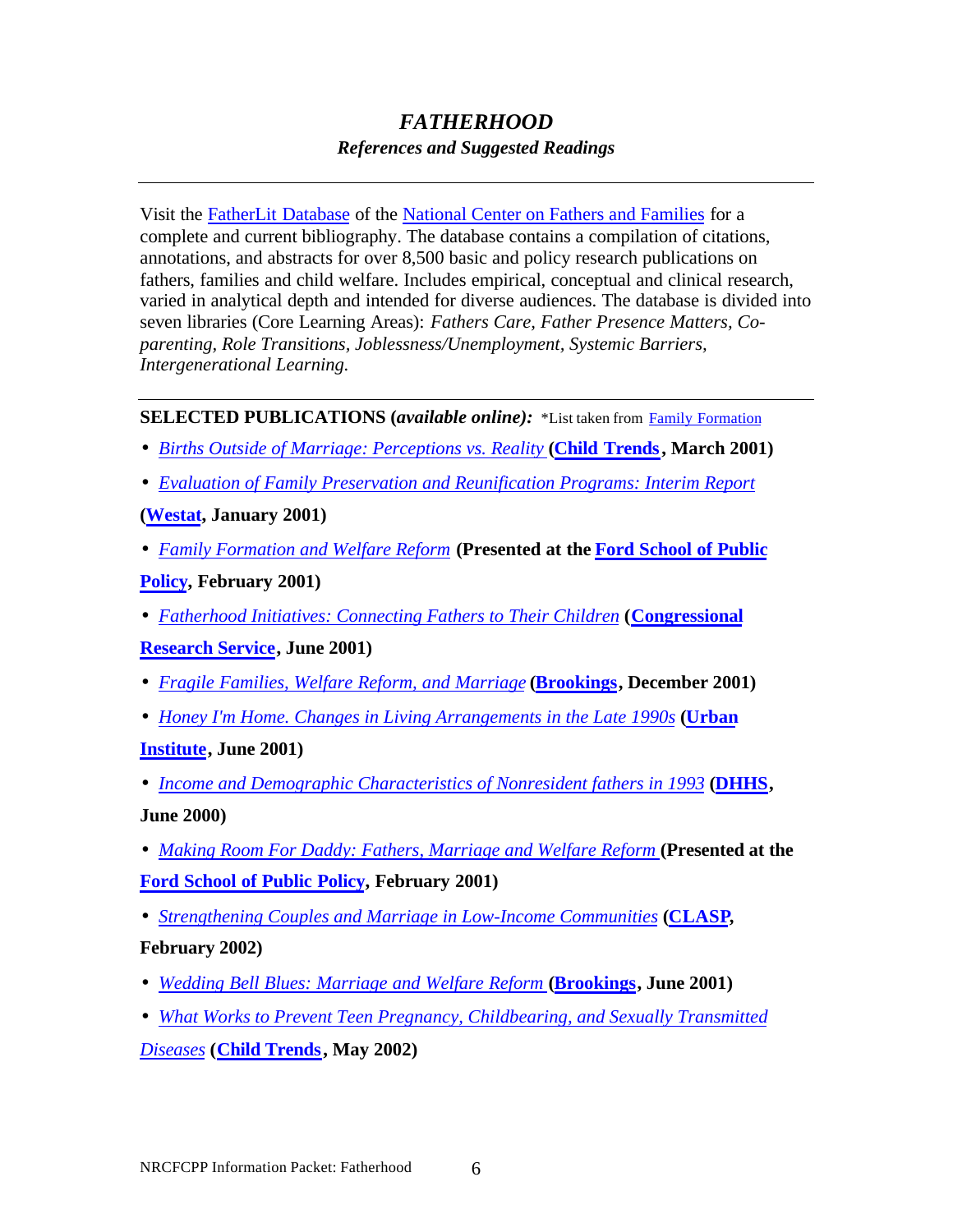# *FATHERHOOD Review of Policies and Legislation*

## *FEDERAL*

#### *1996: Personal Responsibility and Work Opportunity Reconciliation Act* **(PRWORA)** Key Provisions in PRWORA Related to Fathers:

(taken from the National Center for Children in Poverty)

- o **Increasing child support enforcement.** The federal law increases the level of expected child support enforcement and paternity establishment by the states.
- o **Eliminating barriers to employment.** The PRA, as amended by the Balanced Budget Act of 1997, allows states to use Welfare-to-Work funds for noncustodial parents of children whose parents are TANF recipients with specified barriers to employment and who are long-term welfare recipients or are at risk of reaching their lifetime limits.
- o **Reducing out-of-wedlock births.** Congress included a provision in the new welfare block program to reward states that reduce the number of out-of-wedlock births that develop new approaches to prevent out-of-wedlock childbearing without increasing the number of abortions. An annual amount of \$100 million has been set aside to reward states for their efforts. Up to five states per year are eligible for a maximum of \$20 million (\$25 million if fewer than five states qualify) annually.
- o **Increasing access and visitation for noncustodial parents.** A pool of \$10 million in grants is available to states for the development of access and visitation programs to increase the involvement of noncustodial/nonresident parents in the lives of their children.

#### *Current federal legislative activity:*

(taken from National Governors Association)

- ◊ Rep. Wally Herger (R-Calif.), chairman of the House Human Resources Subcommittee, has included provisions related to fatherhood initiatives in legislation to reauthorize welfare reform. **H.R. 4090**, the *Personal Responsibility, Work and Family Promotion Act*, authorizes \$20 million each year FY 2003 through FY 2007 for demonstration projects related to the promotion and support of responsible fatherhood and healthy marriage. Under the proposal, competitive grants would be awarded to public and nonprofit community entities, including religious organizations and tribal organizations. *The bill was renumbered as H.R. 4737 and approved by the House on May 16, 2002 by a vote of 229-197.*
- ◊ In the Senate, Senators Evan Bayh (D-Ind.) and Pete Domenici (R-N.M.) have introduced **S. 653**, the *Responsible Fatherhood Act*. S. 653 provides \$25 million each year to states for media campaigns "to promote the formation and maintenance of married two-parent families, strengthen fragile families, and to promote responsible fatherhood," and \$50 million each year to states to support programs that "promote responsible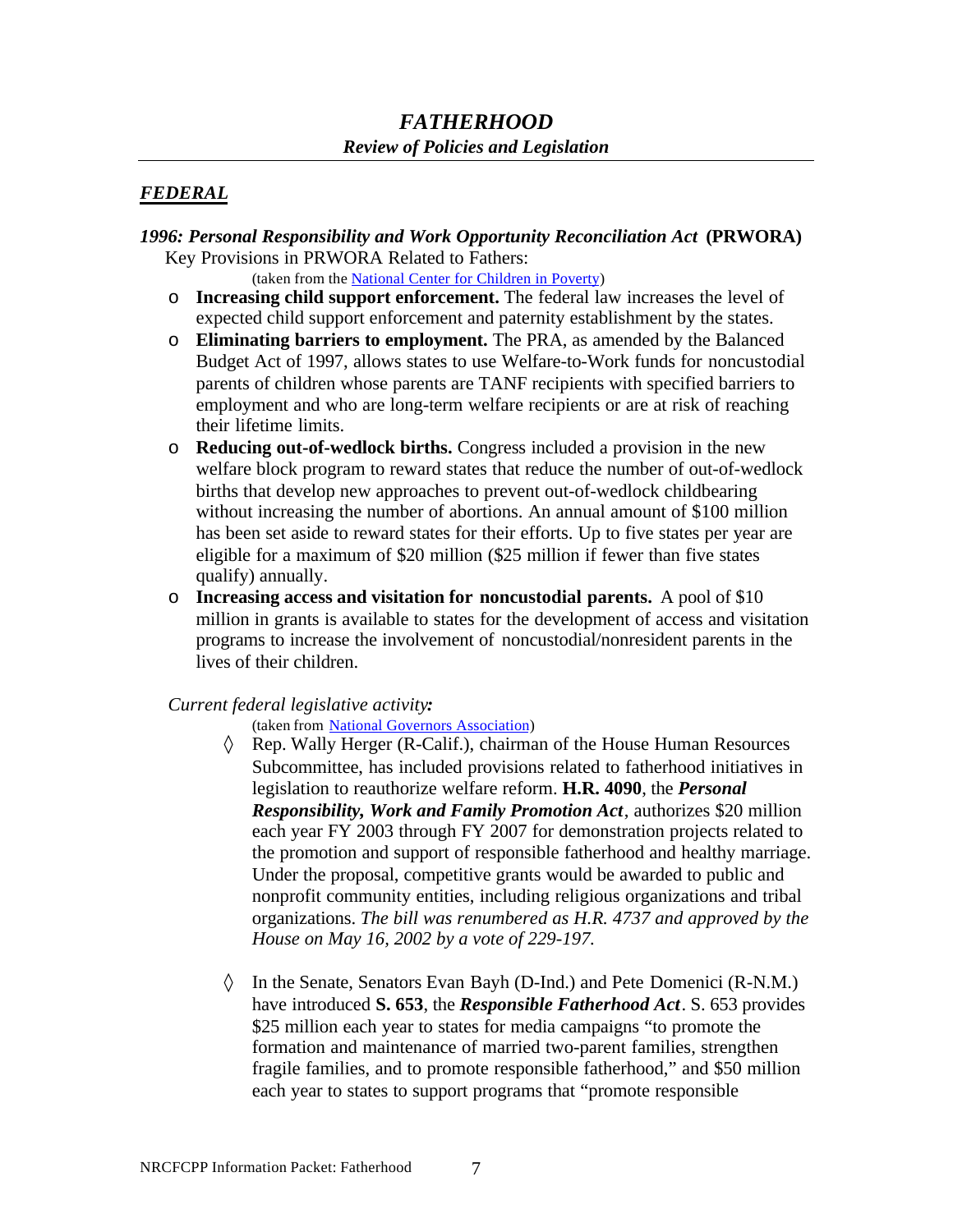fatherhood, and promote or sustain marriage." *Provisions of S. 653 are incorporated into S. 2524, the Work and Family Act, introduced by Senator Bayh, Senator Tom Carper (D-Del.) and others. S. 2524 is a comprehensive bill ahich, among other things, reauthorizes TANF. \*[Visit Sen. Bayh's homepage for details of legislative efforts]*

*Federal/State Fatherhood Initiatives Department of Health and Human Services (HHS)* **(***taken from HHS Fact Sheet "Promoting Responsible Fatherhood")*

#### **NEW HHS FATHERHOOD INITIATIVES**

To complement other HHS programs aimed at promoting involved, committed, responsible fatherhood, HHS' fiscal year 2002 budget proposal requests a total of \$131 million to launch two new programs aimed directly at promoting responsible fatherhood. These initiatives are:

**Promoting responsible fatherhood.** Helping young mothers is an important part of HHS efforts to assist America's families, but it is also important to recognize the critical role that fathers play in the lives of their families. The budget request includes \$64 million to launch a new initiative to promote responsible fatherhood and healthy marriages. Most of the money would be awarded in competitive grants to faith-based and community organizations for skill-based marriage and parenting education, job training and other services that help fathers provide emotional and financial support to their children. The new initiative will complement related efforts in other HHS programs.

**Mentoring children of prisoners**. The arrest of a parent can result in traumatic separations for children, often followed by erratic shifts from one caregiver to another. Children of low-income parents who are in prison suffer disproportionate rates of many severe social problems including substance abuse, gang involvement, early childbearing and delinquency. The budget request includes \$67 million to promote a new effort to help these children maintain their connection to an imprisoned parent when appropriate. Under the initiative, states would provide grants to assist faith-based and community organizations that assist the children of prisoners and probationers. Grants could support family-rebuilding programs that will help to reunite children and parents once the parent is released from prison if it is in the best interest of the child.

#### **HHS PROGRAMS TO PROMOTE RESPONSIBLE FATHERHOOD**

Dads play indispensable roles that cannot be measured in dollars and cents: nurturer, mentor, disciplinarian, moral instructor, and skills coach, among other roles. HHS funds a variety of programs to help fathers establish positive relationships with their children, provide financial and emotional support, and develop responsible parenting skills. These programs include:

**Partners for Fragile Families.** Through the Partners for Fragile Families program, HHS has approved waivers to allow 10 states to demonstrate ways that child support enforcement programs can partner with faith-based and community groups to help young unmarried fathers. By working with non-profit and faith-based partners to provide employment, health, and social services, these demonstration projects will test new approaches to involving young fathers with their children and to helping mothers and fathers build stronger parenting partnerships, including considering marriage. Projects are underway in California, Colorado, Illinois, Indiana, Maryland, Massachusetts, Minnesota, New York, Pennsylvania and Wisconsin.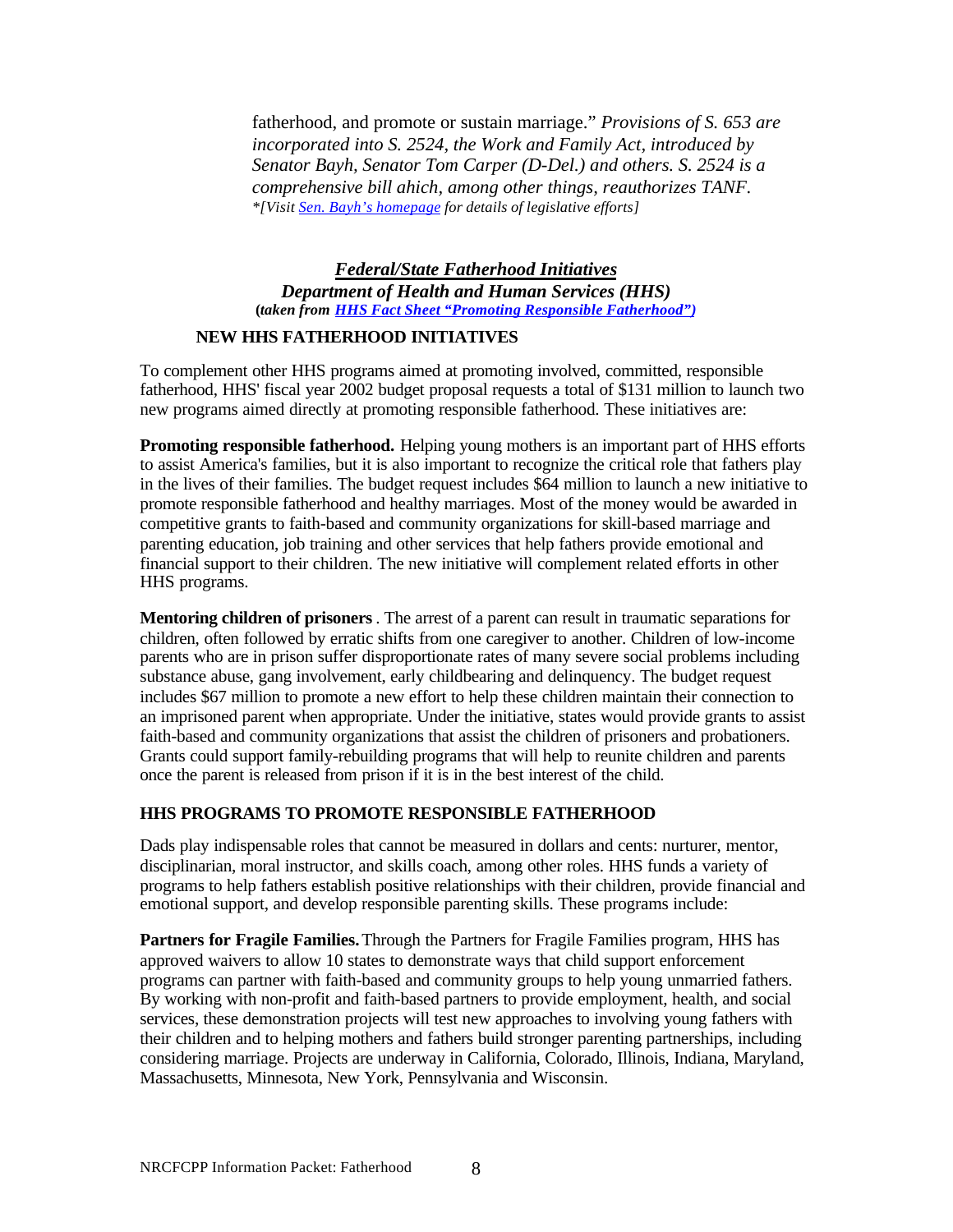**Strengthening the role of non-custodial fathers.** HHS' Administration for Children and Families (ACF) has awarded Responsible Fatherhood projects to test comprehensive approaches to encourage more responsible fathering by non-custodial parents. Each state project is different but all provide a range of needed services - such as those related to job search and training, access and visitation, social services or referral, case management and child support - to strengthen fathers' financial and emotional involvement with their children. Projects are underway in California, Colorado, Massachusetts, Maryland, Missouri, New Hampshire, Washington and Wisconsin.

**Welfare reform and fatherhood.** The Personal Responsibility and Work Opportunity Reconciliation Act of 1996 changed the nation's welfare system into one that requires work in exchange for time-limited assistance. The law provides for performance bonuses to reward states for achieving certain measurable goals, including promoting marriage and reducing out of wedlock pregnancies. ACF encourages states to use funding from the Temporary Assistance for Needy Families program (TANF) to develop responsible fatherhood programs and has issued guidance with examples of such efforts. Today, almost half of all states use TANF funds for fatherhood programs.

**Abstinence education.** Becoming a father before one is married and ready for the responsibility can have severe negative consequences for a young father, the mother and the child. The welfare reform law enacted in 1996 created the Abstinence Only Education Program, which provides federal grants to states for abstinence-only education activities such as mentoring and counseling designed to promote abstinence from sexual activity until marriage. Many programs involve boys and young men in order to encourage behavior that promotes responsible fatherhood. In addition, HHS' Health Resources and Services Administration (HRSA) provides grants to support the development and implementation of abstinence-only education programs for adolescents through various special projects.

**Involving fathers in Early Head Start.** ACF this year awarded grants to 21 Early Head Start projects in 17 states to develop new approaches to sustain fathers' involvement in their children's lives. These grants, which will total \$7.5 million over three years, are designed to provide strategies that other Early Head Start projects can use to involve fathers in their family-centered, community-based programs. The goal is to enhance the physical, social, emotional, and intellectual development of infants and toddlers. HHS also has worked with the National Head Start Association and its fatherhood partners to develop a father-friendly assessment tool to help programs create more inclusive programming for fathers.

**Helping fathers in the criminal justice system.** ACF funds grants to help parents involved with the criminal justice system provide more reliable and regular child support for their children. These grants support a number of state and local projects that provide services to non-custodial parents who are incarcerated, unemployed or underemployed, in order to increase employment and reintegrate them into their communities. Projects are underway in Colorado, Massachusetts, Minnesota, Washington and the District of Columbia.

**Fathers Matter!** As part of the joint Fathers Matter! campaign, HHS and the Department of Education are working to involve fathers in children's learning, including readiness to learn at school, at home, and in the community. The effort includes the development of a "Father's Involvement Tool Kit," a free CD-ROM filled with training materials, technical assistance and tips for educators and others who work with fathers. Information about ordering materials is available at [http://fatherhood.hhs.gov/fi-caring.htm.](http://fatherhood.hhs.gov/fi-caring.htm)

#### **OTHER FATHERHOOD-RELATED HHS PROGRAMS**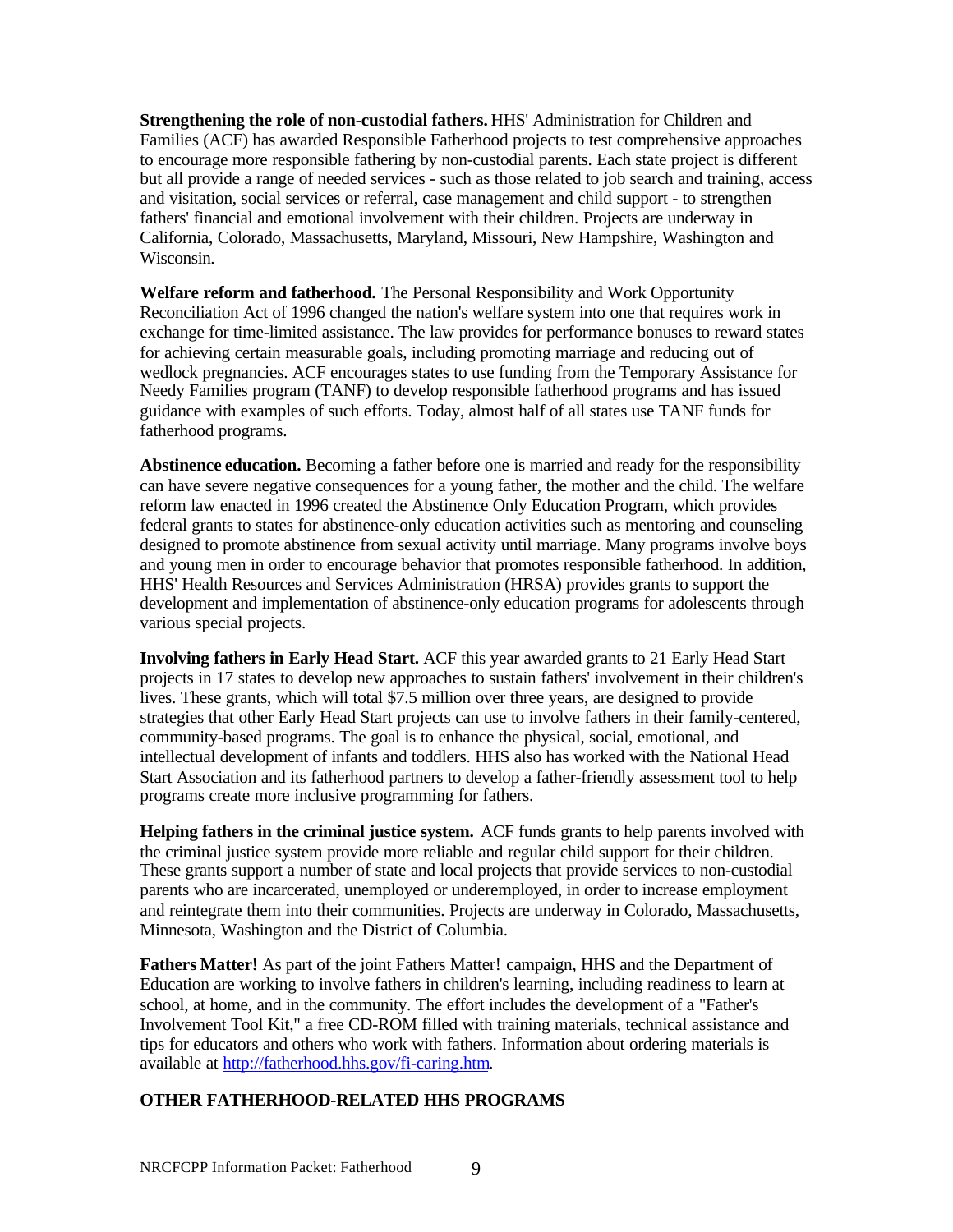**Promoting Safe and Stable Families.** This program focuses on strengthening families, preventing abuse and protecting children. The program provides grants to states to keep children with their biological families, if safe and appropriate, or to place children with adoptive families. HHS' fiscal year 2002 budget request includes \$505 million for the program in fiscal year 2002, an increase of \$200 million, or 66 percent, above the current year's funding level.

**Access and visitation programs.** Over the past five years, HHS has awarded a total of \$50 million in block grants to states to promote access and visitation programs to increase noncustodial parents' involvement in their children's lives. The grants may be used to provide such services as mediation, counseling, education, developing parenting plans, visitation programs, and development of visitation and custody guidelines. Based on data reported by the states, the program serves nearly 50,000 parents each year, evenly divided between fathers and mothers.

**Strategies to promote marriage.** HHS supports efforts to identify successful approaches to strengthen and support families by encouraging marriage and improving relationships and parenting. For example, ACF has a project that will make recommendations for testing programs or policies to encourage and sustain healthy families. In addition, HHS is working to identify successful state strategies for achieving the welfare reform goals of promoting marriage and reducing out-of-wedlock pregnancies.

**Parenting IS Prevention initiative.** The Substance Abuse and Mental Health Services Administration's Parenting IS Prevention initiative works to engage fathers and mothers about the role in preventing substance abuse among children. This campaign emphasizes the importance of a close and positive relationship between parents and children and includes tips for parents, training guides and other materials. More information is available at [http://www.parentingisprevention.org.](http://www.parentingisprevention.org)

**Healthy Start.** The Healthy Start program works to reduce infant mortality rates in nearly 100 communities across the country. Through Healthy Start projects in Baltimore, Boston and Savannah, Ga., HRSA supports male mentoring and fatherhood initiatives to provide education and services to involve fathers. Hawaii provides similar services using state funds.

**Reducing family violence**. HHS plays a key part in the federal government's overall strategy to prevent and stop domestic violence, which often has serious consequences for children. These efforts include programs designed to reduce the violence committed by men through intervention and support services. More information can be found in the "Violence Against Women" fact sheet at [http://www.hhs.gov/news/facts.](http://www.hhs.gov/news/facts)

## *FATHERHOOD Promising Practices*

*[\*According to the Welfare Information Network the Georgia Fatherhood Program is a promising practice]*

## **GEORGIA FATHERHOOD PROGRAM**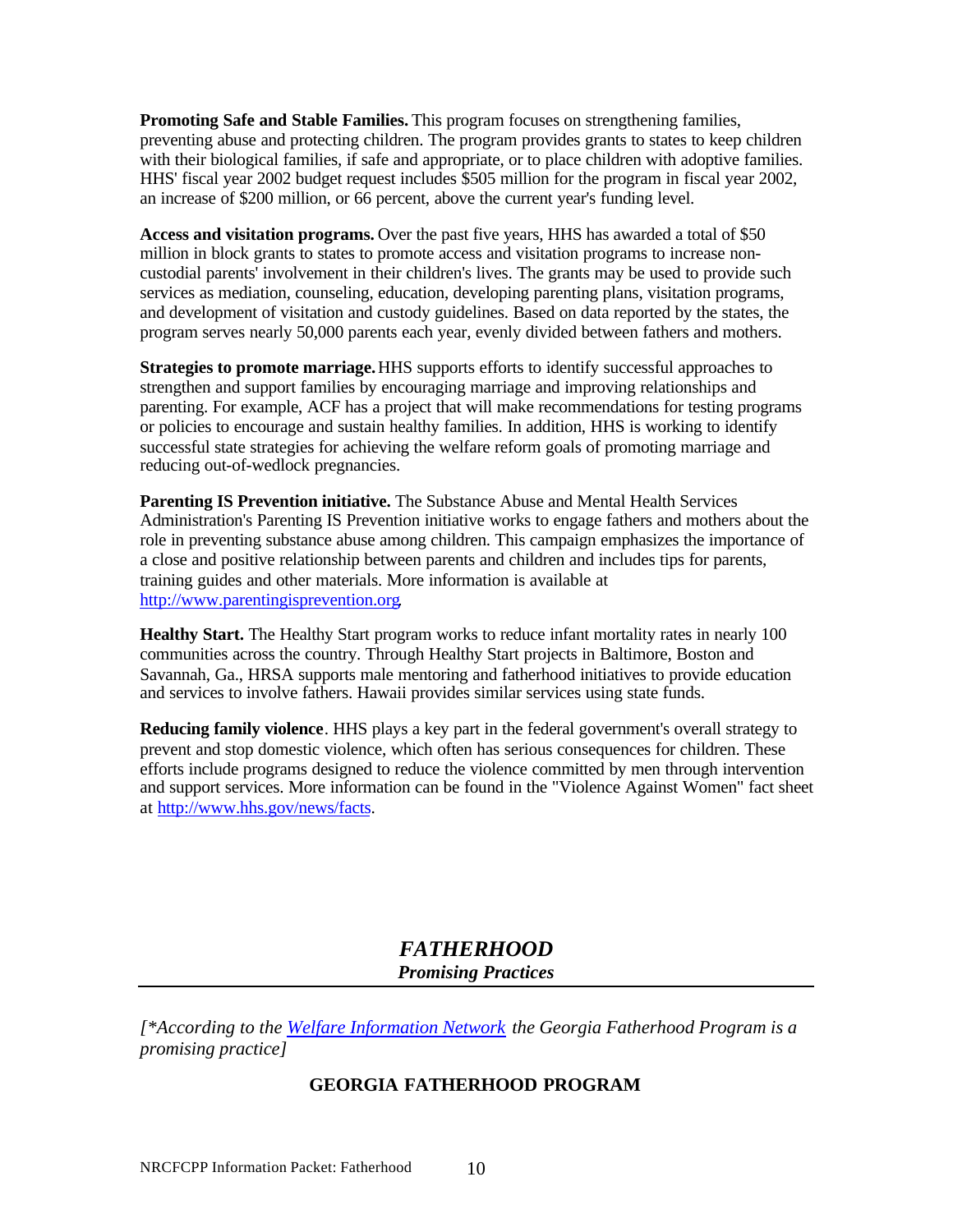## **DESCRIPTION**

Project Purpose: The Georgia Fatherhood Program is an effort by the Georgia Office of Child Support Enforcement, to enable non-custodial low income parents to pay child support and play an active role in the lives of their children. Another goal of the program is to reduce Georgia's TANF and Medicaid costs through increased child support payments and parental responsibility.

Programs and/or Services: The Georgia Fatherhood Program focuses on providing low income non-custodial parents with the skills necessary to retain a job, as well as the ability to act as responsible parents. State of Georgia Child Support Enforcement agents refer the parents to the 14 district program coordinators throughout the state. The program coordinators then place the parents in specialized programs, which offer job skills training, job placement, the opportunity to earn a GED, counseling and fatherhood skills. The Fatherhood Program has a contract with the Georgia Department of Technical and Adult Education, to provide training and services at Georgia's technical institutions. Classes vary depending on the school and types of jobs available in the area. The curriculum includes classes in heating and air conditioning repair, commercial driver's license (CDL), welding, computer repair, automotive repair, carpentry and appliance repair. Participants are also required to take classes that teach life coping skills, such as how to interview for a job, retain employment, and manage finances. Finally, participants may attend classes that teach parenting skills, child development, and parent-child relationships.

Location: Job training and other services are offered at each of Georgia's 33 technical institutions and at 3 colleges with technical divisions. These technical institutions and colleges are located in each of Georgia's counties. The program prides itself on the fact that services are located within 50 miles of every person in Georgia.

Clientele: The Georgia Fatherhood Program seeks to serve all non-custodial parents who want to support their children, but do not have the financial means necessary to do so. Specifically, the program targets low income non-custodial fathers paying child support through the Office of Child Support Enforcement 1) who are unemployed, 2) who are employed with income of less than \$20,000 per year, 3) who have children receiving Temporary Assistance to Needy Families (TANF), and/or 4) who lack a high school diploma or GED. The program is also open to non-custodial mothers who meet the same criteria. The Office of Child Support is also engaged in a public relations campaign, that includes Atlanta Falcon football players. Showcasing the players on bill boards and posters throughout the state serves as a tool to strengthen the enforcement program.

Performance Measures: The contract that the Georgia Fatherhood Program has signed with the Georgia Technical Institution calls for the development of performance measures. The program is currently in the beginning stages of developing these measures. As of now, program success is gauged in terms of the following:

The number of non-custodial parents who have completed job skills training (Due to program expansion, 450 non-custodial parents completed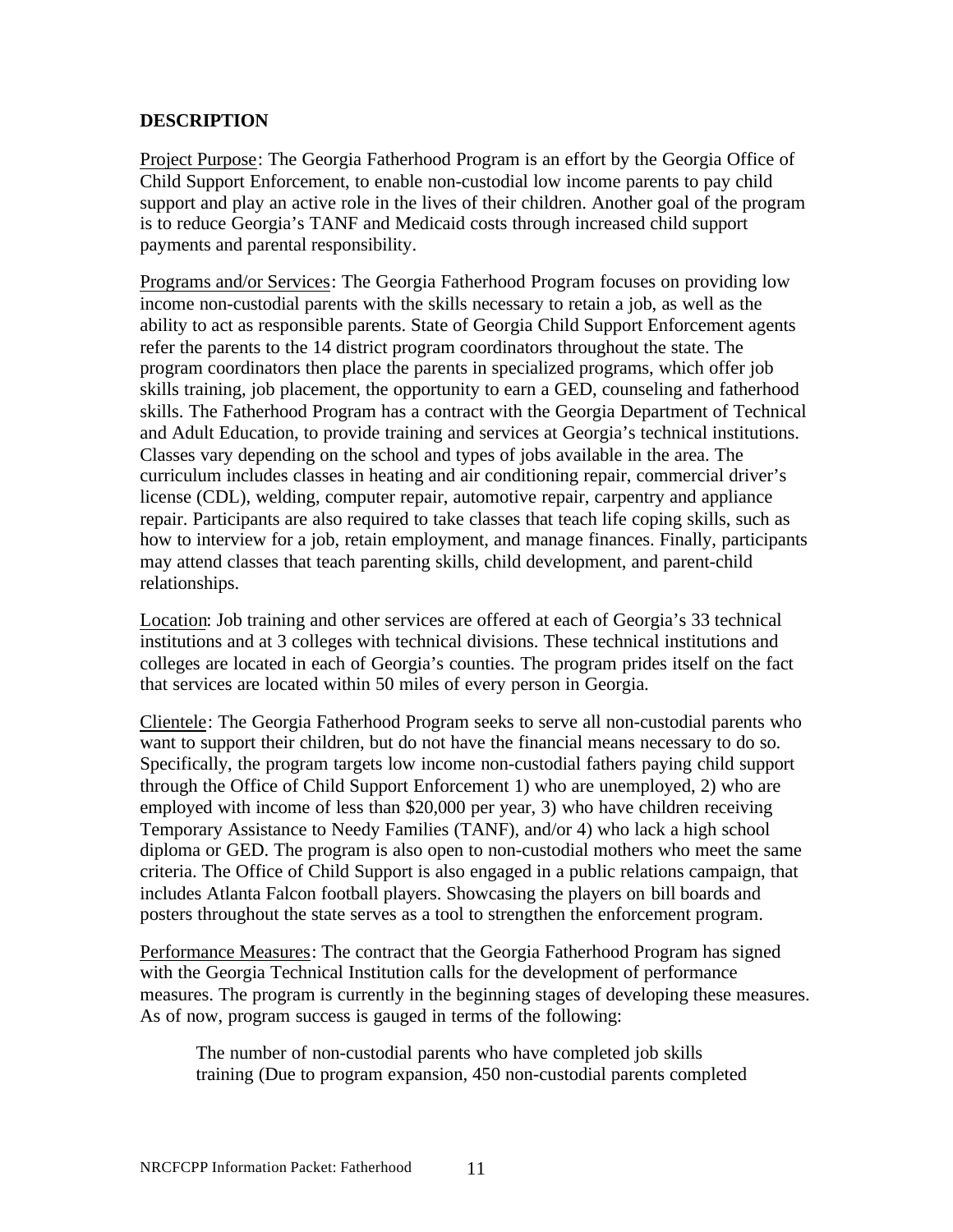the training in 1997-1998, and another 3600 are expected to receive services during the current 1998-1999 contract year);

The number of non-custodial parents, who after completing the program are employed (80%);

The number of non-custodial parents, who after completing the program are paying child support (80%); and

The role that parents play in the lives of their children after participating in the program, compared to their roles prior to participating (Each parent completes a profile form regarding the relationship with his/her child(ren) before and after completing the program).

The program is in the process of building a database for this information, which is being collected across the state.

#### Contacts for Further Information

Frances A. Barry, State Fatherhood Manager, Georgia Fatherhood Program, Office of Child Support Enforcement, P.O. Box 2436, Albany, GA 31702, Ph: 912-430-4346, Fax: 912-430-4371

Georgia Fatherhood Program homepage

#### *Information on other promising practices:*

■ National Governor's Association's report:

*Promoting Responsible Fatherhood: An Update*

This brief highlights initiatives to promote responsible fatherhood and includes short descriptions submitted by the nation's Governors of initiatives to promote responsible fatherhood that they admire.

## *FATHERHOOD*

#### *Web Resources*

#### **FEDERAL**

White House Office of Faith-Based and Community Initiatives

Included in Pres. Bush's *Faith-Based Initiatives* are both *Fatherhood Initiatives* and *Marriage Initiatives.* This website contains links to Offices of Faith-Based Initiatives in 5 Cabinet agencies.

See report: Rallying the Armies of Compassion for Bush Administration's position on Faith-Based Initiatives, Fatherhood and Marriage.

Also see: Pres. Bush Speaks at the Fourth National Summit on Fatherhood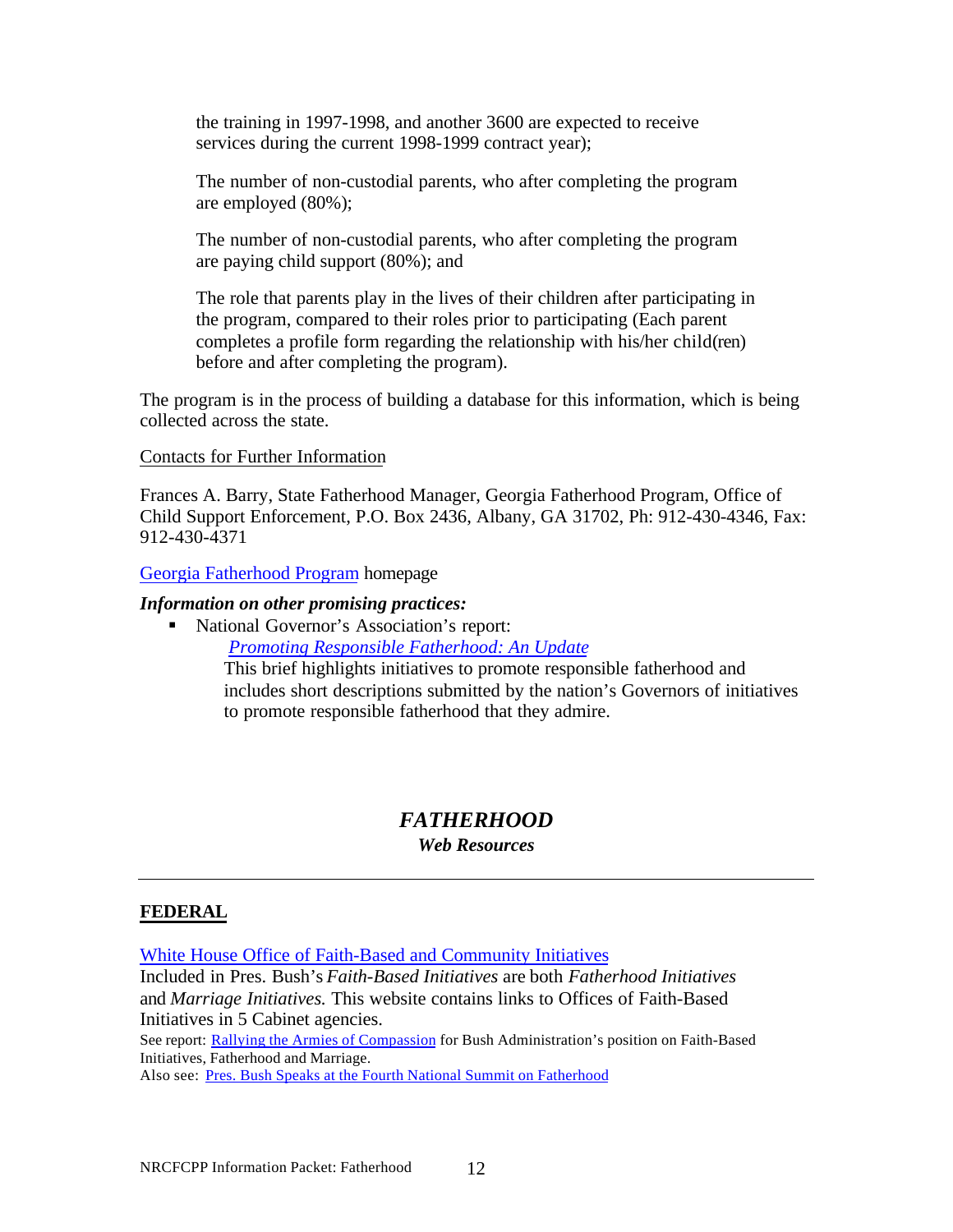#### Department of Health and Human Services

The Department of Health and Human Services (HHS) supports programs and policies that reflect the critical role that both fathers and mothers play in strong and successful families and the well-being of children. Some programs reach out directly to fathers to promote responsible fatherhood and strengthen parenting skills. Other programs work to discourage young men from becoming fathers until they are married and ready for the responsibility. HHS also partners with states and community and faith-based organizations to promote responsible fatherhood in local communities nationwide. And HHS conducts extensive research into the role that responsible fathers play in ensuring the healthy development of children. More information about many HHS initiatives promoting fatherhood is available at [http://fatherhood.hhs.gov.](http://fatherhood.hhs.gov)

## Administration for Children and Families

ACF encourages states to use funding from the Temporary Assistance for Needy Families program (TANF) to develop responsible fatherhood programs. Today, almost half of all states use TANF funds for fatherhood programs. ACF has also awarded grants to (1) 21 Early Head Start projects in 17 states to develop new approaches to sustain fathers' involvement in their children's lives, (2) help parents involved with the criminal justice system provide more reliable and regular chills support for their children.

#### *Related Federal Web Sites*

- Federal Office of Child Support Enforcement
- Federal Interagency Forum on Child and Family Statistics (FORUM)
- Federal Office of Minority Health in HRSA
- Administration for Children & Families' Welfare Reform Home Page
- National Strategy to Prevent Teen Pregnancy
- NIH Report: Improving Children's Well-Being: Understanding, Nurturing Fatherhood
- Assistant Secretary for Planning & Evaluation's pages on Domestic Violence, TANF/Welfare , and Teen Parenting
- Substance Abuse and Mental Health Services Administration
- Health Resources and Services Administration
- HUD Fatherhood Initiative

## **NATIONAL ORGANIZATIONS**

American Coalition for Fathers and Families National Hotline: 1-800-978-DADS

#### Annie E. Casey Foundation

For more than half a century, the Annie E. Casey Foundation has worked to build better futures for disadvantaged children and their families in the United States. Our mission is to foster public policies, improved human services, and community supports that effectively meet the needs of today's vulnerable children and families. In pursuit of this goal, the Foundation makes grants, funds demonstrations, provides services, delivers technical assistance and disseminates data and analyses -- all aimed at helping states, cities, and neighborhoods do a better, more cost-effective job of supporting children and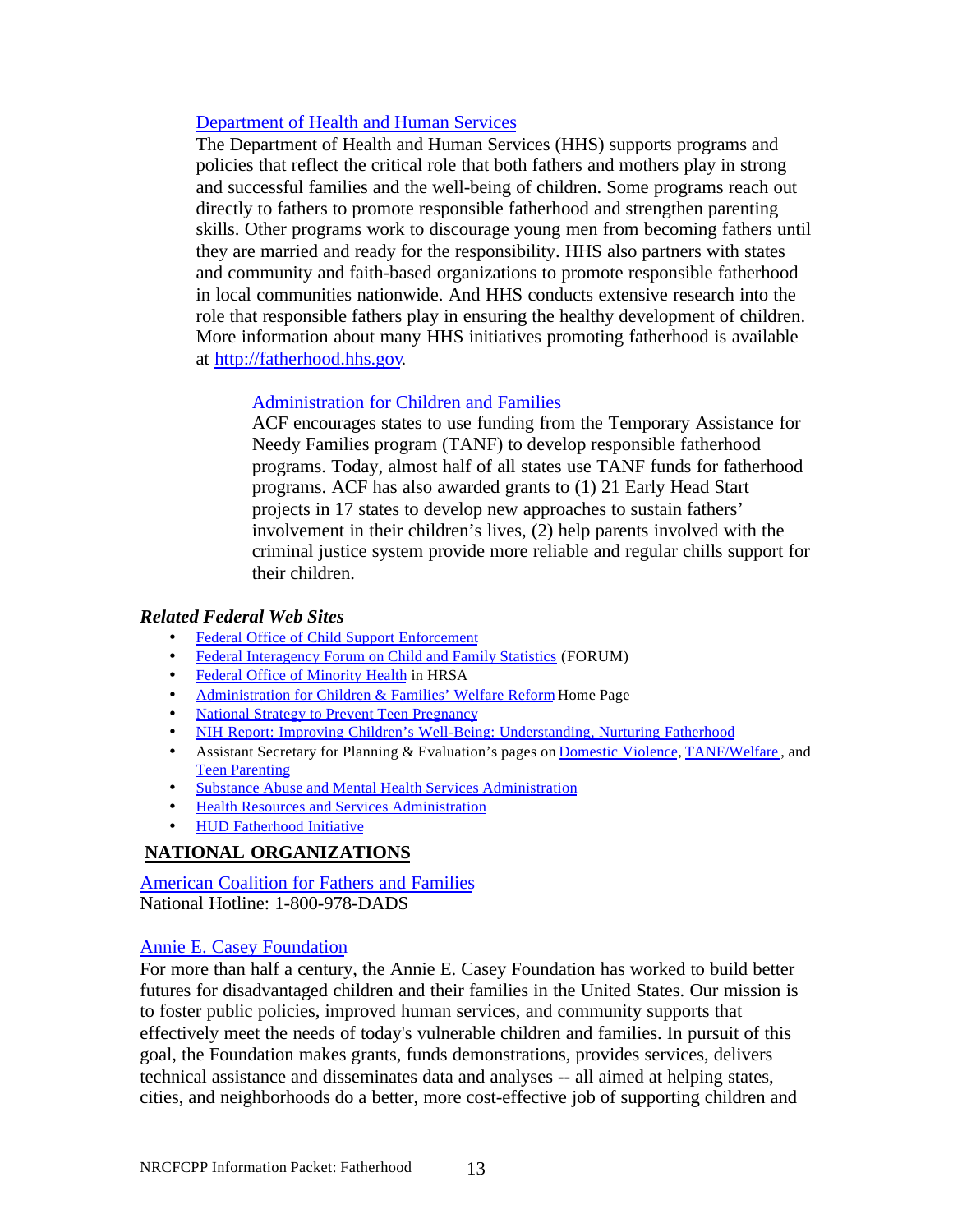families. Our investments in each of these areas are evaluated against clear goals and measured by results, performance outcomes, and return on investment. See: Connecting Fathers and Familes for description of Foundation's investment in Fatherhood CONTACT: The Annie E. Casey Foundation 701 St. Paul St. Baltimore, MD 21202

ph: 410-547-6600 fax: 410-547-6624 e-mail: webmail@aecf.org

## Center for Fathers, Families and Public Policy

The Center on Fathers, Families, and Public Policy (CFFPP) is a nationally-focused public policy organization conducting policy research, technical assistance, training, litigation and public education in order to focus attention on the barriers faced by nevermarried, low-income fathers and their families. [CONTACT]

## Child Trends

Child Trends is a nonprofit, nonpartisan research organization dedicated to studying children, youth and families through research, data collection, and data analyses. [CONTACT]

## Coalition of Community Foundations for Youth

A network of over 175 community foundations in communities across the United States dedicated to securing improved conditions for children, youth and families. Launched a decade ago with support from the Rockefeller Foundation, CCFY is now supported by more than a dozen national foundations.

See report: Father Matter 2001: What Community Foundations Can Do [CONTACT]

## Father-to-Father/FatherNet

A non-partisan, non-political, non-governmental means to promote effective fatherhood. Our efforts are aimed at strengthening the partnership between men and women in the role of parents, as well as the bond between father and child. We are committed to the belief that fathers of any social or economic background can be helpful to each other in the difficult but essential task of raising their children. See: Community Strategy Guide

[CONTACT]

## Fatherhood Project/Families and Work Institute

A national research and education project that is examining the future of fatherhood and developing ways to support men's involvement in child rearing. Its books, films, consultation, seminars, and training all present practical strategies to support fathers and mothers in their parenting roles. The Fatherhood Project® is the longest-running national initiative on fatherhood--founded in 1981 at the Bank Street College of Education in New York City by Dr. James A. Levine, and relocated in 1989 to the Families and Work Institute. In 1992, Ed Pitt, formerly director of health and social welfare programs at the National Urban League, joined the Project as Associate Director. See: numerous publications and films available for purchase CONTACT **:***jlevine@familiesandwork.org*

National Center on Fathers and Families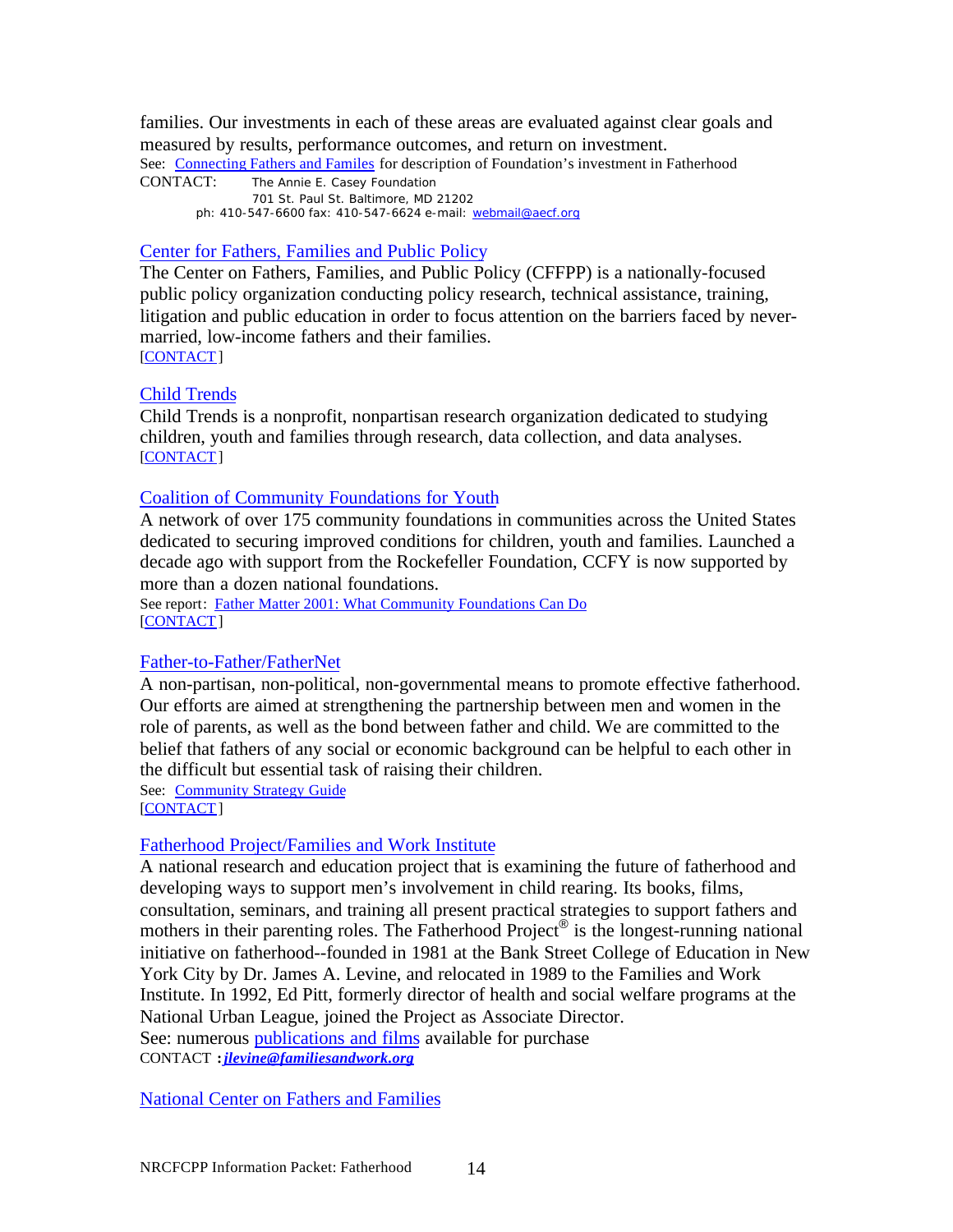Established in 1994 at the Graduate School of Education, University of Pennsylvania with core support from the Annie E. Casey Foundation. An interdisciplinary policy research center, NCOFF is dedicated to research and practice that expands the knowledge base on father involvement and family development, and that informs policy designed to improve the well-being of children.

See: Fathering Programs Database [CONTACT]

#### The Institute for Responsible Fatherhood & Family Revitalization

Founded in 1982 in Cleveland, Ohio, the Institute For Responsible Fatherhood and Family Revitalization is the oldest and largest multi-site fatherhood non-profit in the United States, dedicated to supporting fathers to become actively engaged in the lives of their children, thereby leading to a loving, nurturing, supportive, relationship. CONTACT: 1-800-7-FATHER

#### National Center for Children in Poverty

NCCP's mission is to identify and promote strategies that prevent child poverty in the United States and that improve the lives of low-income children and their families. See report: Map and Track: State Initiatives to Encourage Responsible Fatherhood, 1999 Edition [CONTACT]

#### National Center for Fathering

The mission of the National Center for Fathering is to inspire and equip men to be better fathers. In response to a dramatic trend towards fatherlessness in America, the Center was founded in 1990 by Dr. Ken Canfield to conduct research on fathers and fathering, and to develop practical resources to prepare dads for nearly every fathering situation. See program description: Community Initiatives to Promote Responsible Fatherhood See: Life Course of Fathering Curricula [CONTACT]

#### The Urban Fathering Project

The Urban Fathering Project (UFP) is a Division of the National Center for Fathering. Our urban communities are in need of a fathering revolution. This revolution needs to bring about changes in the trend of father absence and replace it with an new trend of positive, actively involved fathers.

#### National Fatherhood Initiative

We serve as a catalyst for engaging America in a public and forthright discussion about the necessity of reversing these trends. NFI encourages and supports family and fatherfriendly policies, develops national public education campaigns to highlight the importance of fathers in the lives of their children, provides motivation for national and local coalition-building, and provides information to individual men to help them be better fathers.

See quarterly newsletter: Fatherhood Today

See also: Father Facts, 4<sup>th</sup> ed. Father Facts is an easy-to-read, comprehensive review of research and statistics on fatherhood and family trends. [CONTACT]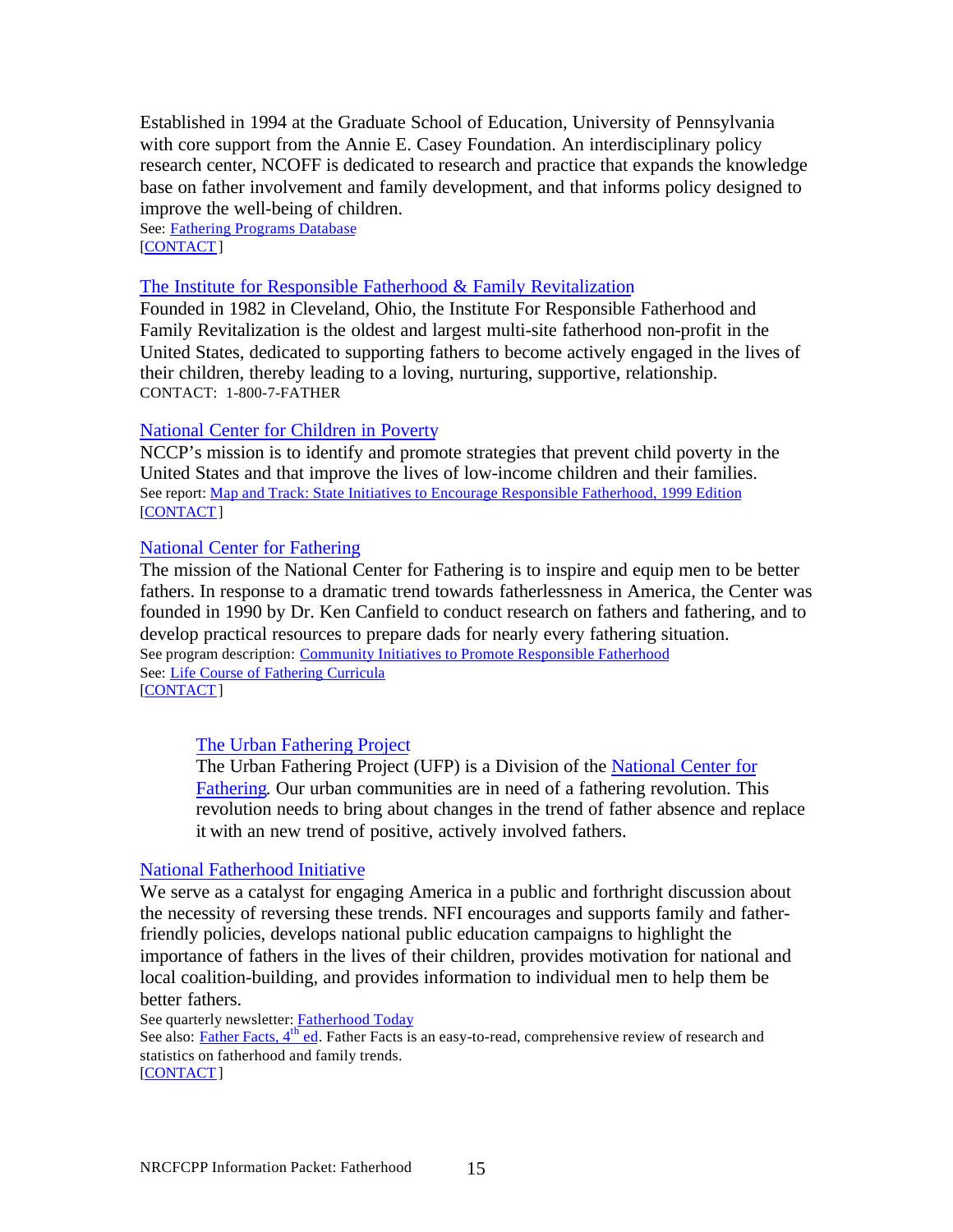#### National Practitioners Network for Fathers and Families, Inc.

The national individual membership organization whose mission is to build the profession of practitioners working to increase the responsible involvement of fathers in the lives of their children. NPNFF's programs and services are designed to foster communication, promote professionalism, and enhance collaboration among individuals working with fathers and fragile families. NPNFF seeks to strengthen practitioners in their day-to-day work with fathers and fragile families. [CONTACT]

#### Family and Corrections Network

Family and Corrections Network is for and about families of offenders. We offer information, training and technical assistance on children of prisoners, parenting programs for prisoners, prison visiting, incarcerated fathers and mothers, hospitality programs, keeping in touch, returning to the community, the impact of the justice system on families, and prison marriage.

See: North American Conference on Fathers Behind Bars and on the Street See also: Q&A page for information/facts about incarcerated fathers Incarcerated Fathers Library

[CONTACT]

## National Fathers' Network

The Fathers Network provides up-to-date information and resources for fathers, family members, and care providers. Here you will find current news, press releases, and timely articles. Also check out the Events Calendar for upcoming conferences and seminars, all designed to enhance your knowledge about the joys and challenges of children with special needs.

See: General Information Page [\*No contacts listed]

#### The Ford Foundation

The Ford Foundation is a resource for innovative people and institutions worldwide. Our goals are to: Strengthen democratic values, Reduce poverty and injustice, Promote international cooperation, and Advance human achievement.

See report: Bringing Fathers Back into the Fold – discussion of the Foundation's initiative—a coordinated set of grants—called Strengthening Fragile Families (SFFI). The Foundation has devoted nearly \$14.5 million to Fragile Families since 1994. The Foundation's *Partners for Fragile Families* are: National Center for Nonprofit Planning and Community Leadership, National Practitioners Network for Fathers and Families, Center for Fathers, Family and Public Policy, The Urban Institute, National Center on Fathers and Families, Princeton University, Columbia University, Department of Health and Human Services, Department of Labor.

#### National Latino Fatherhood and Family Institute

The overall goal of the Institute is to address the multifaceted needs of the Latino males as it relates to their positive involvement in their families and community. Through research, training and direct service, the institute will look at the development of fathers as active positive partners in nurturing, guidance, and education of their children; while at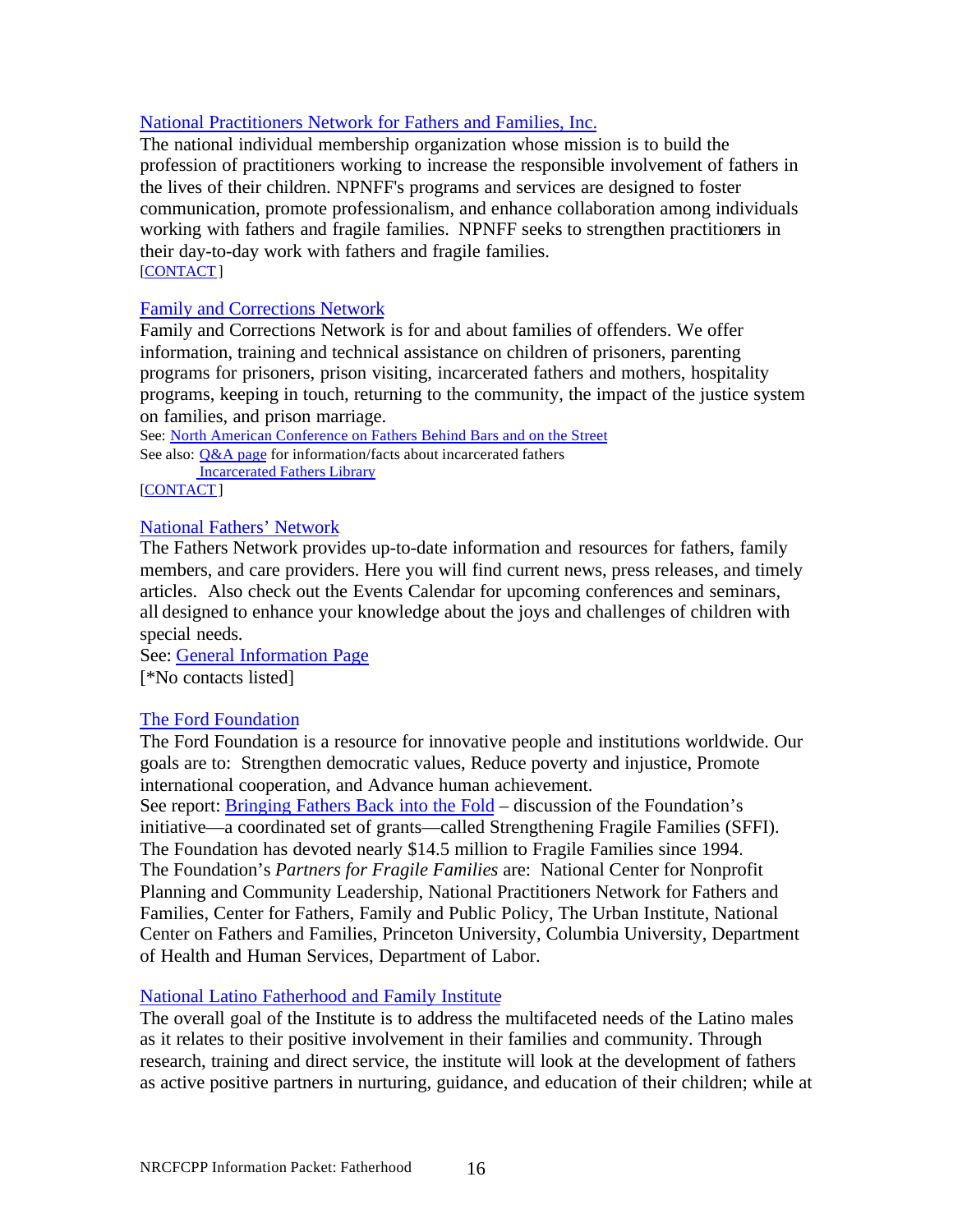the same time, addressing the very painful aspects of child abuse, domestic violence, gang violence, school failure, illiteracy, teen pregnancy and other related issues. Contact: tellojt@nlffi.org

#### Young Dads/MELD

Meld offers educational and support services for parents, trains family service providers to apply best practices in their work with families, and publishes a broad range of resource materials for parents and the people who work with them. These services and resources help parents set goals and make decisions for their education, work and family life that increase their self-confidence, self-sufficiency and ability to successfully manage a family.

[CONTACT]

#### National Partnership for Women and Families

The National Partnership for Women & Families is a nonprofit, nonpartisan organization that uses public education and advocacy to promote fairness in the workplace, quality health care, and policies that help women and men meet the dual demands of work and family.

[CONTACT]

## Sisters of Charity Foundation of South Carolina

The Foundation has committed to a multi-year, \$6 million effort to support community programs that strengthen fatherhood and the role of fathers in the family. This Fatherhood Initiative, Reducing Poverty Through Father Engagement, is designed to reduce poverty by re-engaging absent fathers in the lives of their children. [CONTACT]

*\*The following organizations have issued statements in opposition of fatherhood initiatives:*

#### NOW Legal Defense and Education Fund

Since 1970, the NOW Legal Defense and Education Fund continues to be at the center of every major social and economic justice concern on the women's rights agenda, defining the issues and bringing them to public attention. NOW Legal Defense pursues equality for women and girls in the workplace, the schools, the family and the courts, through litigation, education, and public information programs.

See statement: Marriage and family initiatives: Are they effective? [CONTACT]

#### National Gay and Lesbian Task Force

NGLTF is the national progressive organization working for the civil rights of gay, lesbian, bisexual and transgendered people, with the vision and commitment to building a powerful political movement.

*Other Web Resources:*